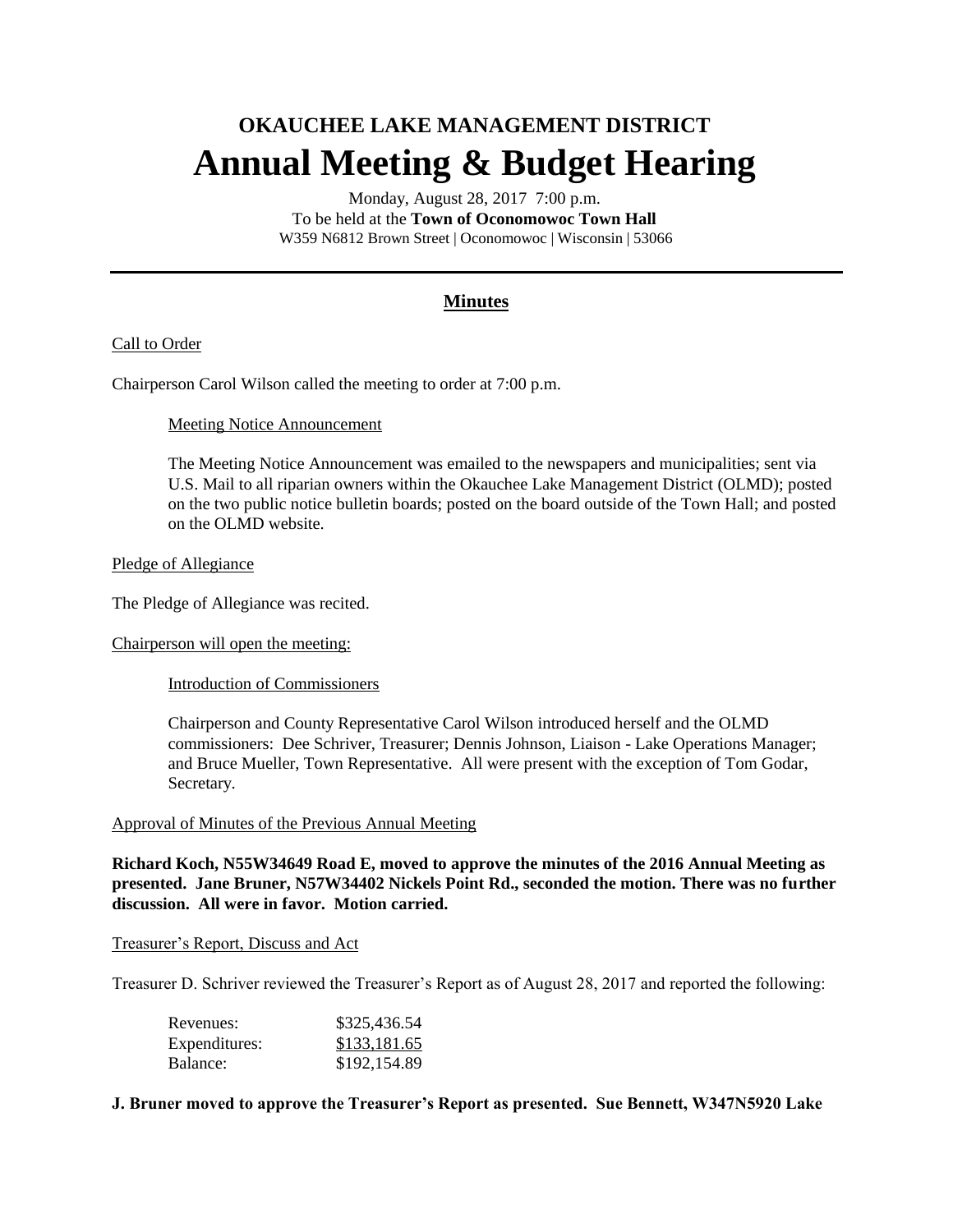Okauchee Lake Management District Annual Meeting Minutes August 28, 2017 Page 2 of 6

#### **Dr., seconded the motion. There was no further discussion. All were in favor. Motion carried.**

Police Department Reports

Lake Patrol Town of Oconomowoc Sergeant Rob Wiercyski was present and reported the following:

| 2017 Okauchee Lake Boat Tie-Up-number of boats provided: |                                                                |
|----------------------------------------------------------|----------------------------------------------------------------|
| <b>DNR</b>                                               | (0)                                                            |
| Town of Oconomowoc Police                                | 2(1)                                                           |
| Town of Merton Police                                    | (0)                                                            |
| Waukesha Co. Sheriff's Dept.                             | (0)                                                            |
| Total number of arrests                                  | 1 (Operating while intoxicated arrests noted in ()'s<br>above) |

Sergeant Wiercyski reported the one arrest this year related to the Boat Tie-Up was off the lake. Many boats had designated drivers this year. This reduced the number of incidents for the 2017 Boat Tie-Up.

| YTD Statistics from 2017 were:                   |                |                                                      |
|--------------------------------------------------|----------------|------------------------------------------------------|
| Patrol hours to date                             | 412            |                                                      |
| Accidents                                        | $\overline{2}$ |                                                      |
| Citations issued                                 | 74             |                                                      |
| Boating OWI's                                    | 2              |                                                      |
| Warnings issued                                  | 229            | (a ratio of 1 citation/5.1 patrol hours on the lake) |
| <b>Boater Safety Classes</b>                     | 1              |                                                      |
|                                                  |                |                                                      |
| Statistics as of August 29, 2016                 |                |                                                      |
| Patrol hours to date                             | 412.5          |                                                      |
| Accidents                                        | $\theta$       |                                                      |
| Citations issued                                 | 74             |                                                      |
| Boating OWI's                                    | 4              |                                                      |
| Warnings issued                                  | 429            | (a ratio of 1 citation/5.5 hours on the lake)        |
| <b>Boater Safety Classes</b>                     | 1              |                                                      |
|                                                  |                |                                                      |
| Historical accident statistics were as followed: |                |                                                      |
| 2013                                             | $\theta$       |                                                      |
| 2014                                             | 2              |                                                      |
| 2015                                             | 2              |                                                      |
| 2016                                             | $\overline{2}$ |                                                      |
| 2017                                             | $\overline{2}$ |                                                      |

For the first time in seven years, a "Slow No Wake" order was placed on the lake. Sergeant Wiercyski explained various residents had expressed concern about a lack of notification about the order in general. The order was posted on the Town of Oconomowoc website, the Town of Oconomowoc Facebook page, the OLMD website and posted at the Town of Oconomowoc Town Hall, its posting boards and the launch sites around Okauchee Lake. The 2017 "Slow No Wake" information was posted to the OLMD website as soon as the OLMD was made aware of the "Slow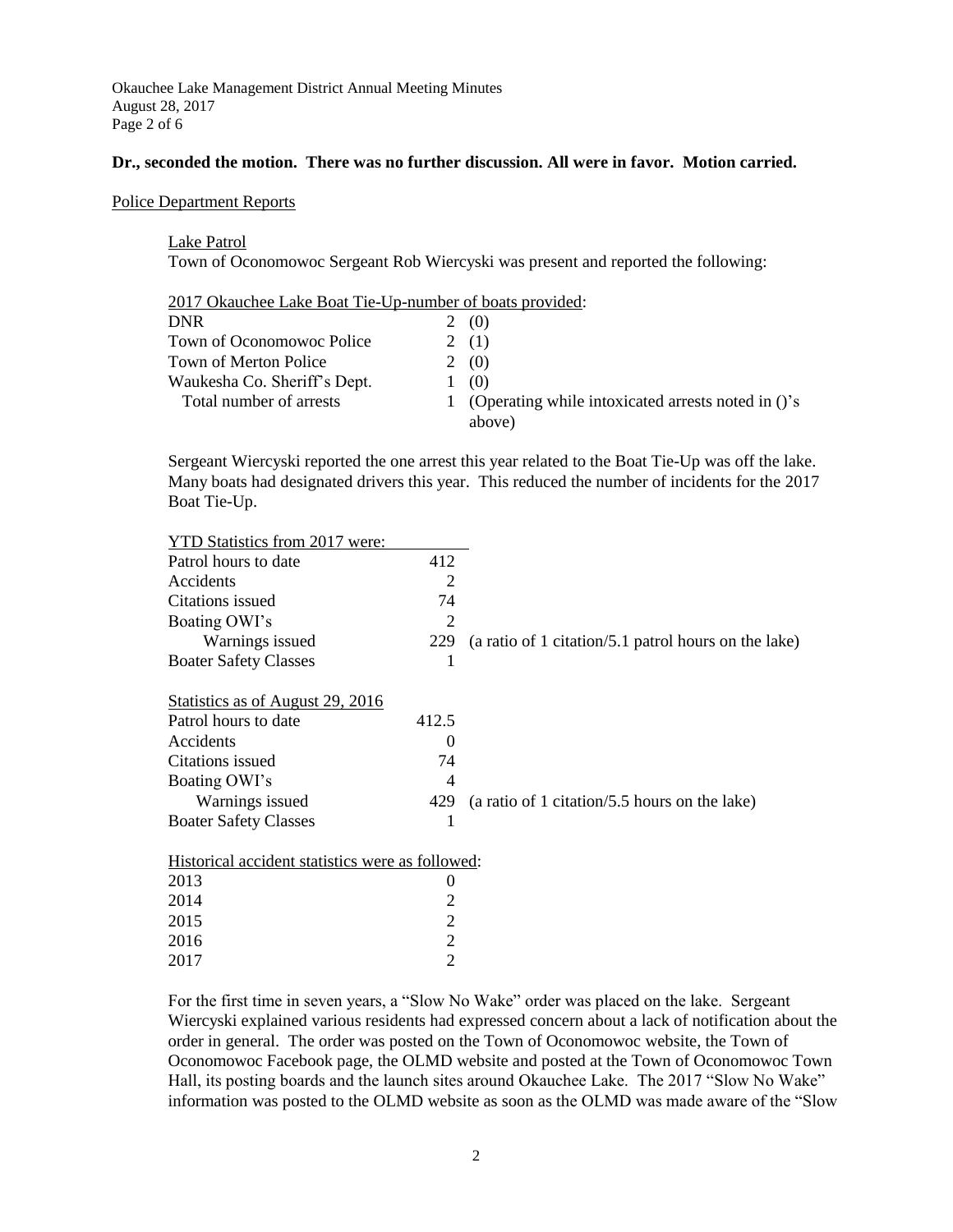Okauchee Lake Management District Annual Meeting Minutes August 28, 2017 Page 3 of 6

> No Wake" order. He explained that an order was issued by the Chief of Police based on lake level measurements collected at the dam. It did not make sense to post the "Slow No Wake" order and the next day to lift the order when it dropped just below the threshold when several inches of rain were anticipated the following day with another order anticipated. Discussion ensued regarding the options for posting the "Slow No Wake" order. Suggestions included posting at the boat launches, buoys with warning flags that go up in the air, posting flags at the bridges and texting individual lake owners. Immediate coordinated notification to Okauchee Lake residents was difficult. Efforts to improve notification would continue in the future. No tickets were issued for violations of the "Slow No Wake" order. Concern was also expressed for wakeboats that created waves in excess of five feet near the shoreline as well as excessive speeds in the bay north of Crazy Man's Island after dark. Violations observed on the lake should be reported through the City of Oconomowoc dispatch center at 262-567-4401. This number could be used for emergency purposes in addition to calling 911.

## Aquatic Plant Management Report

## Discussion on Muskrat Control

C. Wilson introduced Arnold Groehler, Wisconsin DNR Muskrat Expert. He lived in the area and first began trapping muskrats in 1968. There were more muskrats now than ever before living in and around area lakes. They burrowed under sea walls and often created holes and tunnels in lawns and shorelines. Soil from their digging typically ended up in the lake. He often filled in the tunnels with three tons of material at each home site. He was retired and hoped to be able to spend time doing other things than trapping animals so he had spoken with various property owners and the OLMD Board about potentially trapping the whole lake in order to get ahead of the entire Okauchee Lake muskrat population at one time instead of treating single properties. His proposal included coming to the lake in spring during muskrat mating season just after the ice was out and there was no one on the lake. This was considered the most important time to take action. A secondary time to trap was in late fall before the ice came on the lake. After that time, the muskrats burrowed in for the winter. The type of trap used was a colony trap that was not harmful to pets or children swimming in the water. Individual property owners could invite him to their property as needed during the interim months as well. All lakes had similar situations in the area. The number of trappers in the area was dwindling over time without new trappers coming in to replace those that were retired.

**Tommie Coppinger, N52W35147 W. Lake Drive,** questioned what was done with the collected pelts. A. Groehler explained the prices for pelts were low with as many salvaged as possible. Most muskrat bodies were shipped to Maryland for food and were served as "Marsh Rabbit" in New Jersey.

**Bob Sokolowicz, N64W34899 Road J,** questioned whether the muskrats carried rabies. A. Groehler explained they did not; however, they did carry a disease called tularemia. If a human was bitten by a muskrat that had this disease, they might experience significant flu-like symptoms that would worsen in intensity each time the human was bitten.

T. Coppinger questioned the cost for trapping the muskrats on Okauchee Lake. A. Groehler explained the cost to trap the entire lake in the spring would be \$1,000. If it could only be done once, it was important to do it in the spring prior to muskrat mating season. If a second week was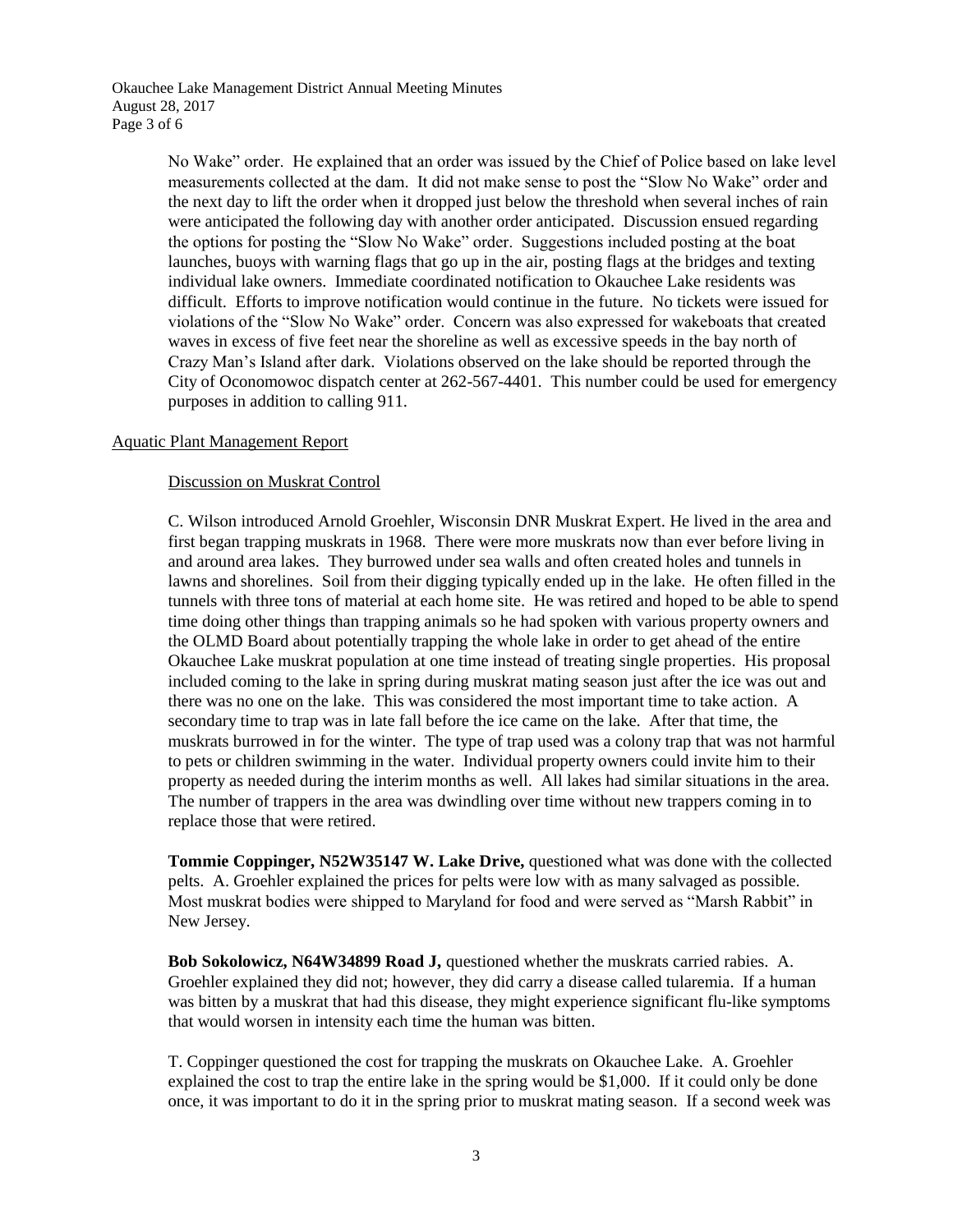Okauchee Lake Management District Annual Meeting Minutes August 28, 2017 Page 4 of 6

> needed in the fall, he requested another \$1,000 be allocated for trapping. If the proposal was approved, A. Groehler would trap in spring next year and would provide the OLMD with a report about the number of muskrats trapped. He would work with the OLMD weed harvesting crew regarding scheduling and with the DNR to act as the agent authorized to trap muskrats on behalf of the OLMD in this matter. He estimated there to be approximately 200-300 muskrats living in and around Okauchee Lake based on what he had observed. If the Board approved his proposal of \$1,000 to trap the muskrats, notification would be distributed to all riparian owners noting the Board approved muskrat removal next spring and requesting information from those property owners with an interest in having the muskrats removed from their property. Consent to remove the muskrats was required because of the regulations associated with trapping and public waterways.

D. Johnson reported 143 truckloads of weeds had been removed to date. There were no violation issues. Many calls had been received regarding excessive weeds and weed growth along Highway C. Floating rafts of eelgrass also made the weed growth seem excessive throughout the Highway C area.

**Pete Kocian, W332N6131 CTH C,** questioned whether volunteers could assist in running the barges on Saturdays to facilitate additional weed cutting in that area. People in the area did not have an issue with running the cutter and barges on Saturday; however, they were concerned about the stench of rotting weeds left on trucks at Road L. D. Johnson explained a volunteer solution seemed simple; however, it was not. While he appreciated the offer to volunteer, several other bays also required additional attention due to excessive weed growth. Methods of operation and routine had changed in the past to accommodate all lake residents since all paid the same fee for weed cutting. Discussion ensued regarding protocols for running the machines.

**Scott Kossoros, N52W34253 Gietzen Rd.,** questioned the increased chara in the area of the lake close to his property. D. Johnson explained this native weed had experienced increased growth especially in the Park Bay area in recent years. The DNR only allowed the cutters to cut to a certain depth. In order to remove that weed entirely, it would need to be removed at the lake bottom. It was not considered an invasive species so it would not be removed with DNR approval.

B. Sokolowicz questioned the liability of having volunteers run the weed harvesters. D. Johnson explained anyone running the harvesters would need to be hired and paid as an employee to avoid liability issues. **Bryon Altruether, W332N6525 CTH C,** expressed concern that a pile of weeds had remained on a dock near him for approximately three to four weeks prior to being collected. D. Johnson explained no one had refused to pick up the weeds for any reason; however, the barge had a hydraulic lift on the motors that made traversing parts of the lake difficult at certain lake levels. He offered to speak to the cutting crew about this matter.

**Jon Lang, N53 W34400 Road Q,** questioned whether the area of the lake near him would be dredged in the future to help improve fish breeding habitat on the lake. C. Wilson explained the weed control had been an issue since the 1970's. All OLMD residents paid the same fees for weed cutting as a benefit. The cutting crew and OLMD Board worked hard to please everyone. In the past, areas that were dredged were assisted through an assessment over 10 years time with the OLMD paying 10% of the dredging cost to take on the responsibility of facilitating the dredging activity. It was difficult to get a place to put dredged spoils and certain areas of the lake had issues that made the dredging more difficult than others. J. Lang thought it important to continue to improve and promote the fish breeding habitats on the lake.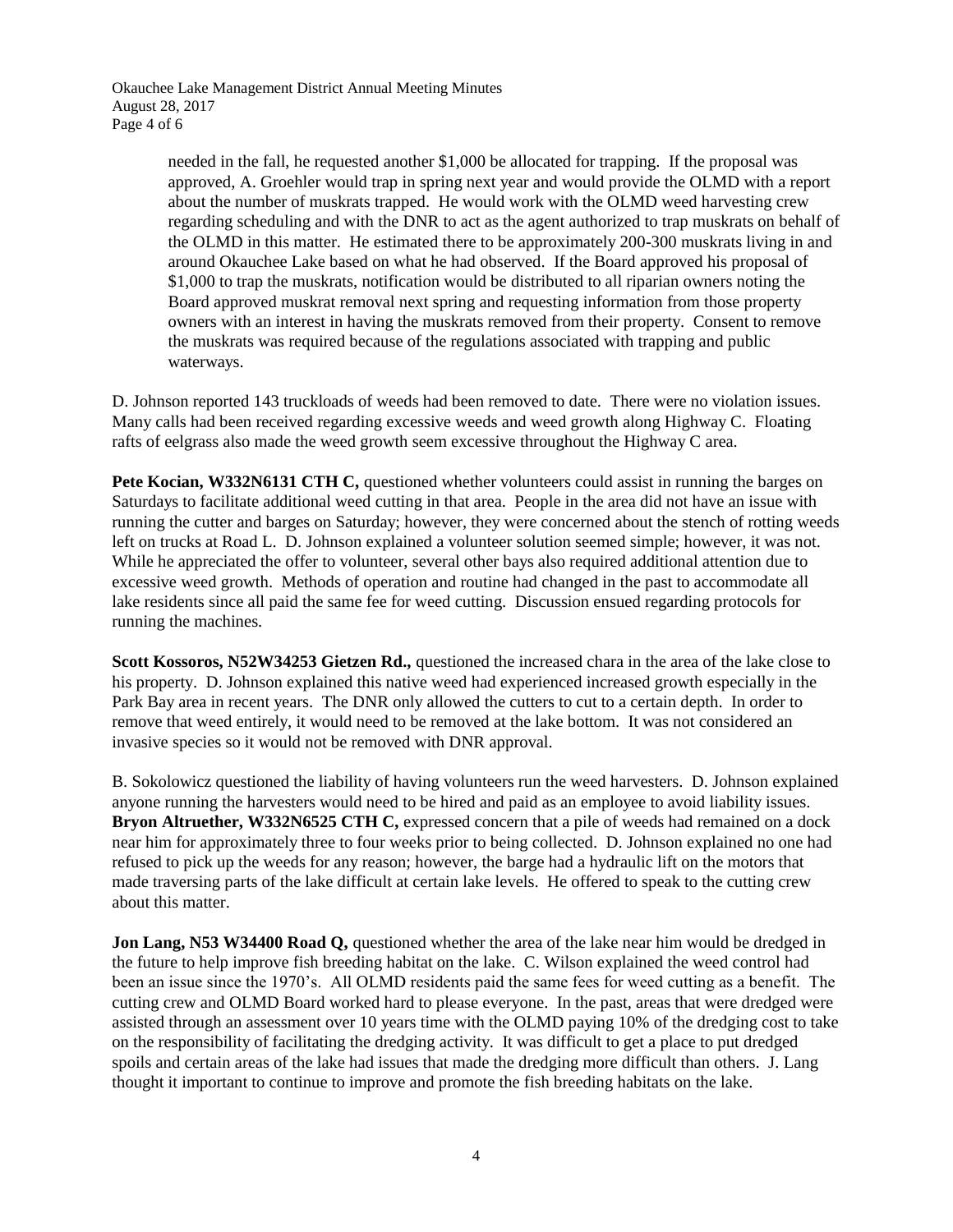Okauchee Lake Management District Annual Meeting Minutes August 28, 2017 Page 5 of 6

## Proposed 2018 Budget, Discuss & Act

D. Schriver reviewed the Proposed 2018 budget. Expenditures were anticipated to be similar to last year. Riparian property owner special charges relative to aquatic plant control were \$233.84 in the 2017 budget. The proposed 2018 budget noted the special charges for aquatic plant control to be \$235.50. The funding for muskrat removal was noted in the Goose Round-Up category.

S. Kossoris questioned the monies in the land purchase category. D. Schriver explained this category included monies set aside each year in the budget for the potential purchase of land. The rationale for doing so was that if an opportunity arose to purchase land that would positively affect the quality of the lake, monies would be available to do so through this funding. Some funds were used in the last year to assist in development of the retention pond near Foolery's that would improve water quality.

**Ron Borowski, W340N4859 Road O,** questioned the monies noted in the Goose Round-Up category in the budget, noting there was a \$1,000 increase from 2017 to 2018. P. Furno explained the \$1,000 was to cover the cost of the muskrat removal for entire lake with spring and fall treatments as noted in the May 8, 2017 OLMD minutes. Discussion ensued regarding the discrepancy in pricing between what was noted in the May meeting and what was stated this evening. A written contract would be requested for muskrat removal to secure pricing if the proposed budget were approved.

# **Kristine Smith, N53W34400 Road Q, moved to approve the Proposed 2018 Budget as presented. J. Bruner, seconded the motion. There was no further discussion. All were in favor. Motion carried.**

## Nomination of Candidate to the OLMD Board

C. Wilson explained that Commissioner Dennis Johnson's three year term was complete and his Board position was up for re-election. C. Wilson then asked three times whether anyone in the audience would like to run for this Commission seat. There were no volunteers other than Dennis Johnson.

# Self-introduction and questions to candidate from the Board and Floor

D. Johnson introduced himself, noting he was willing to serve another three year term on the Board.

#### Election of Commissioner

# **J. Bruner nominated Dennis Johnson to the OLMD Board. The nomination was seconded by B. Sokolowicz. There was no further discussion. All were in favor. Motion carried unanimously. D. Johnson accepted and will serve a three year term from 2017-2020 as a Commissioner.**

#### Other Lake Management Issues or New Business, Discuss and Act within Open Meeting Law Limits

Issues of concern related to maintenance and aeration of the retention pond on Lake Drive near Foolery's, erosion of shoreline due to wave boats, regulations allowing riprap at the shoreline and issues with the DNR signage near Road T were shared at this time.